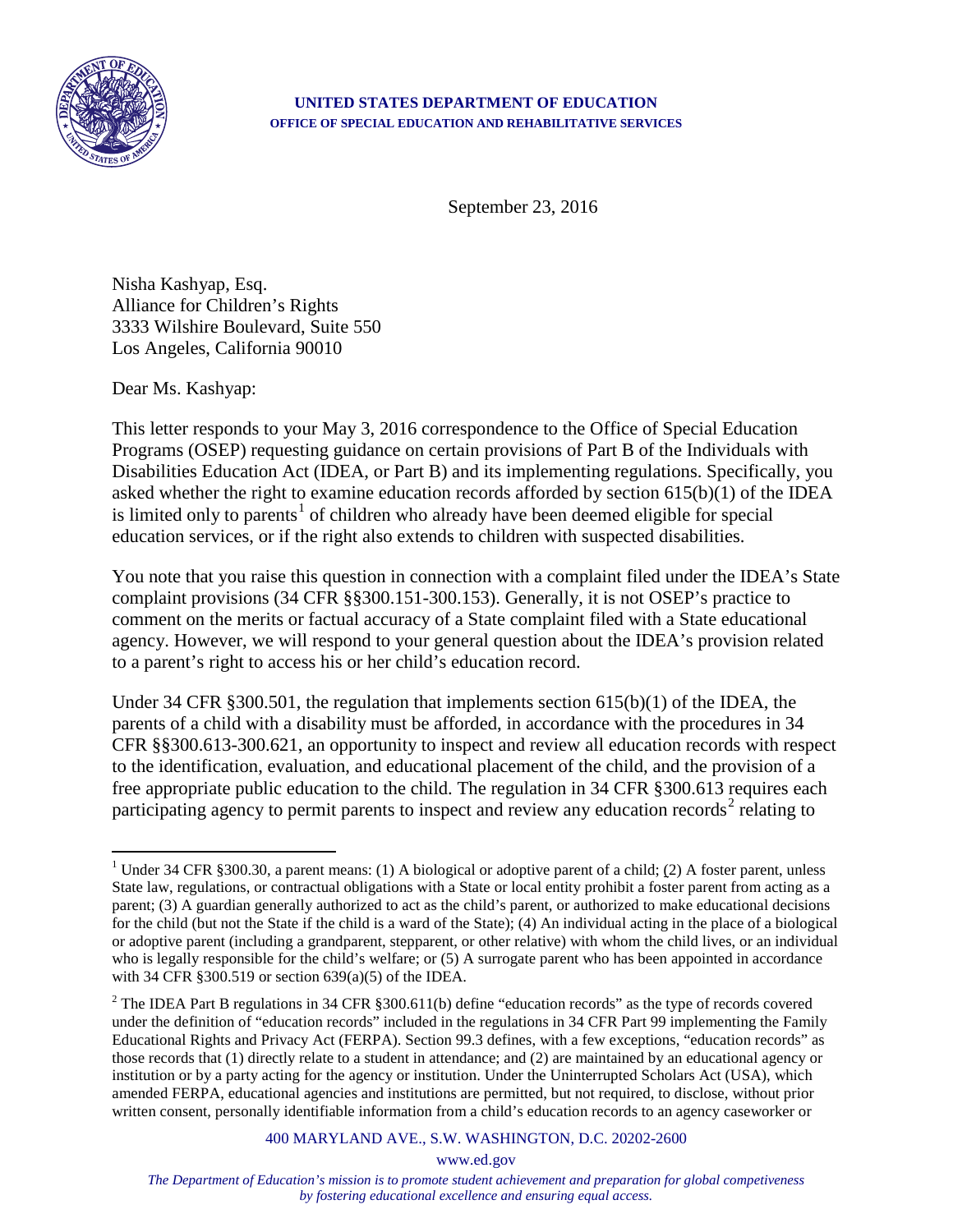their children that are collected, maintained, or used by the agency under Part B. The agency must comply with a request without unnecessary delay and before any meeting regarding an individualized education program, or any hearing pursuant to 34 CFR §300.507 or §§300.530- 300.532, or resolution session pursuant to 34 CFR §300.510, and in no case more than 45 days after the request has been made.

Under 34 CFR §300.613(b), the right to inspect and review education records includes: (1) the right to a response from the participating agency to reasonable requests for explanations and interpretations of the records; (2) the right to request that the agency provide copies of the records containing the information if failure to provide those copies would effectively prevent the parent from exercising the right to inspect and review the records; and (3) the right to have a representative of the parent inspect and review the records. An agency may presume that the parent has authority to inspect and review records relating to his or her child unless the agency has been advised that the parent does not have the authority under applicable State law governing such matters as guardianship, separation, and divorce.

The regulation in 34 CFR §300.613 does not limit the right of a parent to access education records to only those parents whose children have been evaluated and found eligible for special education and related services under the IDEA. To restrict access in this manner denies an important right to other parents who may need access to education records related to identification and evaluation to fully participate in meetings held to discuss their child's potential eligibility for IDEA services or a public agency's determination that their child is ineligible for special education and related services under the IDEA. A parent may wish to review referral documents, assessment and evaluation reports, and required notices under the IDEA, etc., to gain a better understanding of the public agency's recommendations and decisions. The information in the child's education records could be needed to help the parent decide whether he or she wishes to pursue the IDEA's dispute resolution options to resolve any disagreement with the public agency's determination that the child is not suspected of having a disability under the IDEA or is ineligible to receive, or continue to receive, special education and related services.<sup>[3](#page-1-0)</sup> Therefore, in response to your question, we believe that a parent's right to inspect and review a child's education record also extends to parents who suspect their child may have a disability.

Based on section 607(e) of the IDEA, we are informing you that our response is provided as informal guidance and is not legally binding, but represents an interpretation by the U.S. Department of Education of the IDEA in the context of the specific facts presented.

 $\overline{a}$ 

other representative of a State or local child welfare agency or tribal organization when the agency or organization is legally responsible for the care and protection of the child and has the right to access the child's case plan under State or tribal law. 20 U.S.C. §1232g(b)(1)(L). Department guidance on the USA is available at: [https://www2.ed.gov/policy/gen/guid/fpco/ferpa/uninterrupted-scholars-act-guidance.pdf.](https://www2.ed.gov/policy/gen/guid/fpco/ferpa/uninterrupted-scholars-act-guidance.pdf)

<span id="page-1-0"></span><sup>&</sup>lt;sup>3</sup> Under IDEA section  $615(d)(1)(A)(i)$  and 34 CFR §300.504(a)(1), a copy of the procedural safeguards available to the parents of a child with a disability must be given to the parents upon initial referral or parental request for evaluation. The procedural safeguards notice must include a full explanation of all of the procedural safeguards available, including those related to access to education records.